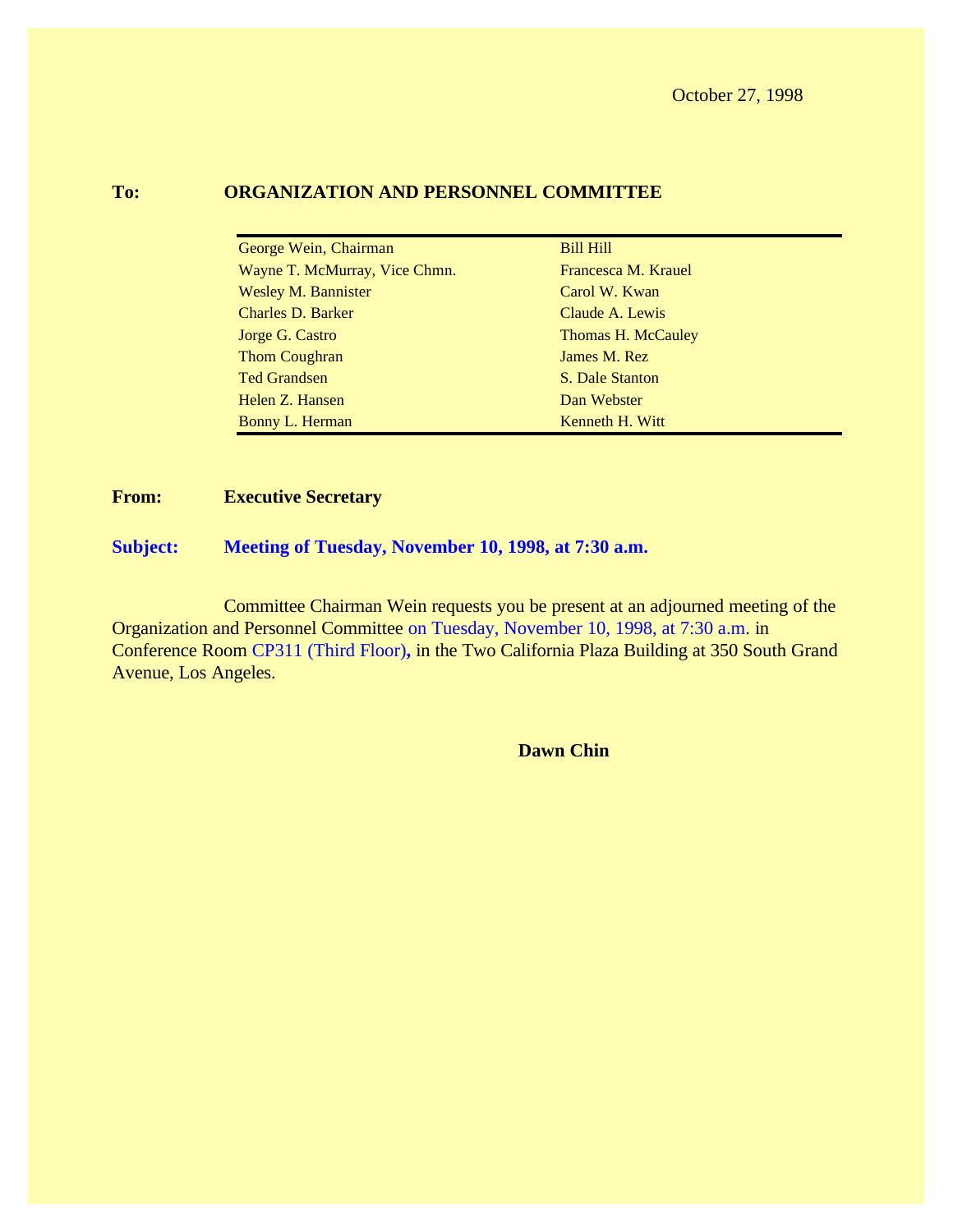# **AGENDA**

### **ADJOURNED ORGANIZATION AND PERSONNEL COMMITTEE MEETING WITH BOARD OF DIRECTORS\***

## **November 10, 1998**

#### **7:30 AM**

| Two California Plaza  | Los Angeles, CA 90071  |
|-----------------------|------------------------|
| Room 311, Third Floor | 350 South Grand Avenue |

**\*The Metropolitan Water District's Organization and Personnel Committee meeting is noticed as a joint committee meeting with the Board of Directors for the purpose of compliance with the Brown Act. Members of the Board who are not assigned to the Organization and Personnel Committee may attend and participate as members of the Board, whether or not a quorum of the Board is present. In order to preserve the function of the committee as advisory to the Board, members of the Board who are not assigned to the Organization and Personnel Committee will not vote on matters before the Organization and Personnel Committee.**

- **1. ADDITIONS TO THE AGENDA** (As required by Gov. Code, § 54954.2(b).)
- **2. OPPORTUNITY FOR MEMBERS OF THE PUBLIC TO ADDRESS THE COMMITTEE ON MATTERS WITHIN THE COMMITTEE'S JURISDICTION** (As required by Gov. Code, § 54954.3(a).)
- **3. CHAIRMAN'S MONTHLY ACTIVITY REPORT**
- **4. APPROVAL OF THE MINUTES OF THE ADJOURNED REGULAR MEETING OF THE ORGANIZATION AND PERSONNEL COMMITTEE HELD OCTOBER 13, 1998**

#### **5. CONSENT CALENDAR ITEMS - ACTION**

- 7-5 Authorize entering into an agreement with Resource Management International, Inc., not to exceed \$400,000, to assist Metropolitan in protection of its power interests and the continuing restructuring of the electric utility industry. (O&P, WP&R--Action)
- 7-7 Approve amendment of the Conflict of Interest and Disclosure of Personal Finances Code. (L&C, O&P--Action)